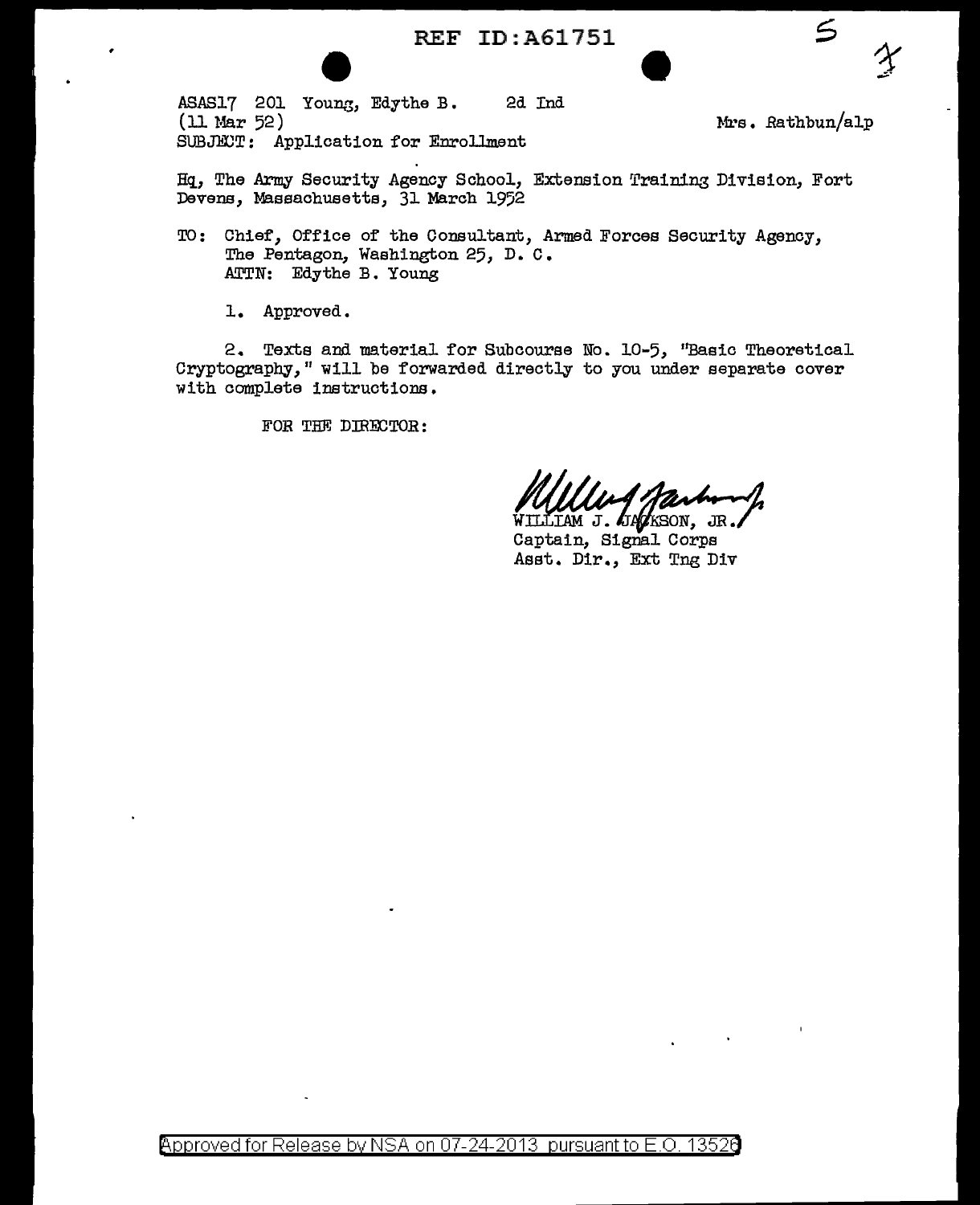(Basic Letter: Edythe B. Young, Application for Enrollment, dated 13 March 1952)

lat Ind.

SUBJECT: Application for Enrollment in ASA Extension Courses

T0: Commandant, Army Security Agency School

Approved.

MARY C. LANE Captain, NAC Assistant to Consultant

si v